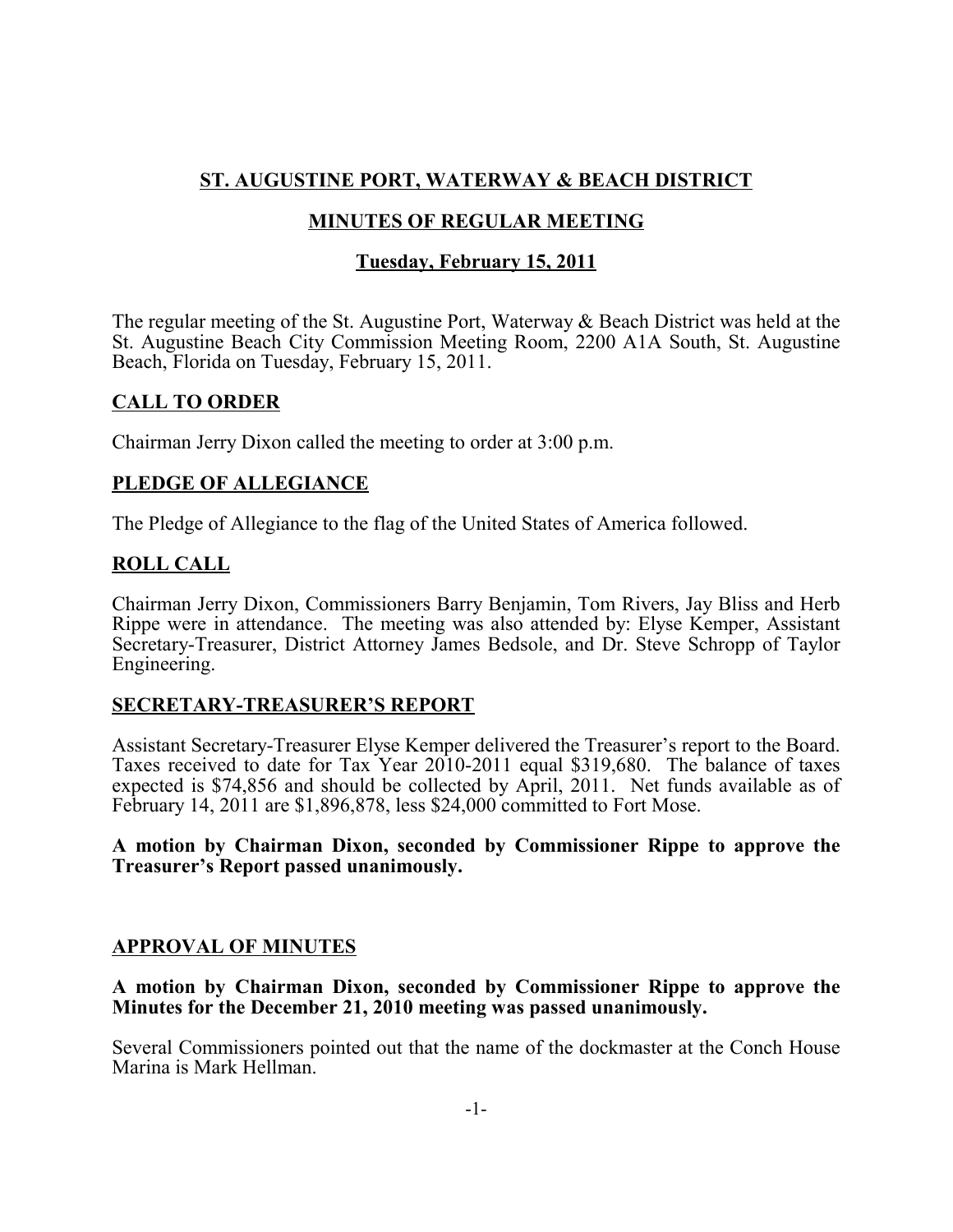Commissioner Bliss suggested several changes to the minutes of the January 18, 2011 meeting. He said he believed the funding for Fort Mose was needed because of a shortfall in funds provided by St. Johns County, not FIND. Will Smith of the County confirmed that fact.

Commissioner Bliss then suggested the minutes had omitted reference to a direction from the Board to Dr. Schropp to investigate and report regarding the possible clean-up of a 3-day long sand spill by  $\angle ACOE$  in the south end of Salt Run. He also questioned whether the City of St. Augustine was responsible for derelict vessel removal outside the city limits. Lt. Steve Fricke, SAPD, aided the discussion by stating the City removes all derelicts within the District in conjunction with FWC. Several Commissioners stated the correct name for the site of the new high speed offshore driving school is St. Augustine Marine Center.

**On a motion by Commissioner Benjamin, seconded by Commissioner Rivers, the Board unanimously approved the minutes of the regular meeting of January 18, 2011, as amended.**

**On a motion by Chairman Dixon, seconded by Commissioner Benjamin, the Board unanimously approved the Minutes of the Workshop meeting of January 20, 2011.**

# **ENGINEERING REPORT**

Dr. Steve Schropp of Taylor Engineering reported the Salt Run dredging project has been completed and that Phase 2 of the project had gone very smoothly. As for the sand deposit at the end of Salt Run, ACOE has no official record of the 3-day leak and will therefore take no action to remove the sand. Commissioner Dixon said the accident occurred 4 years ago and that it was not generally known about until a year after that. He said the next time something of this nature occurs, it should be documented immediately. Commissioner Bliss added that Salt Run has been completely blocked at low tide ever since the event.

Dr. Schropp suggested the District make a written request for ACOE to monitor the upcoming dredging of the flood shoal for incidents like this. Commissioner Rippe suggested asking ACOE for a formal response.

Dr. Schropp then presented a preliminary cost estimate for studying the breach and resulting siltation of the Summer Haven River. He recounted that all of the agency representatives at the January 20, 2011 workshop said there were no real regulatory roadblocks to the restoration of the river. At the workshop, the FDEP representative suggested creating several conceptual alternatives and then meeting with them to review the possibilities.

The initial phase of the study would consist of bathymetric and topographic surveys of the current state of the river, then a comparison of these figures to the pre-breach data existing for the area. From this comparison, three options could be created to remove the breach deposits and re-establish the flow of water through the river. Alternatives favored by FDEP could be identified prior to applying for permits.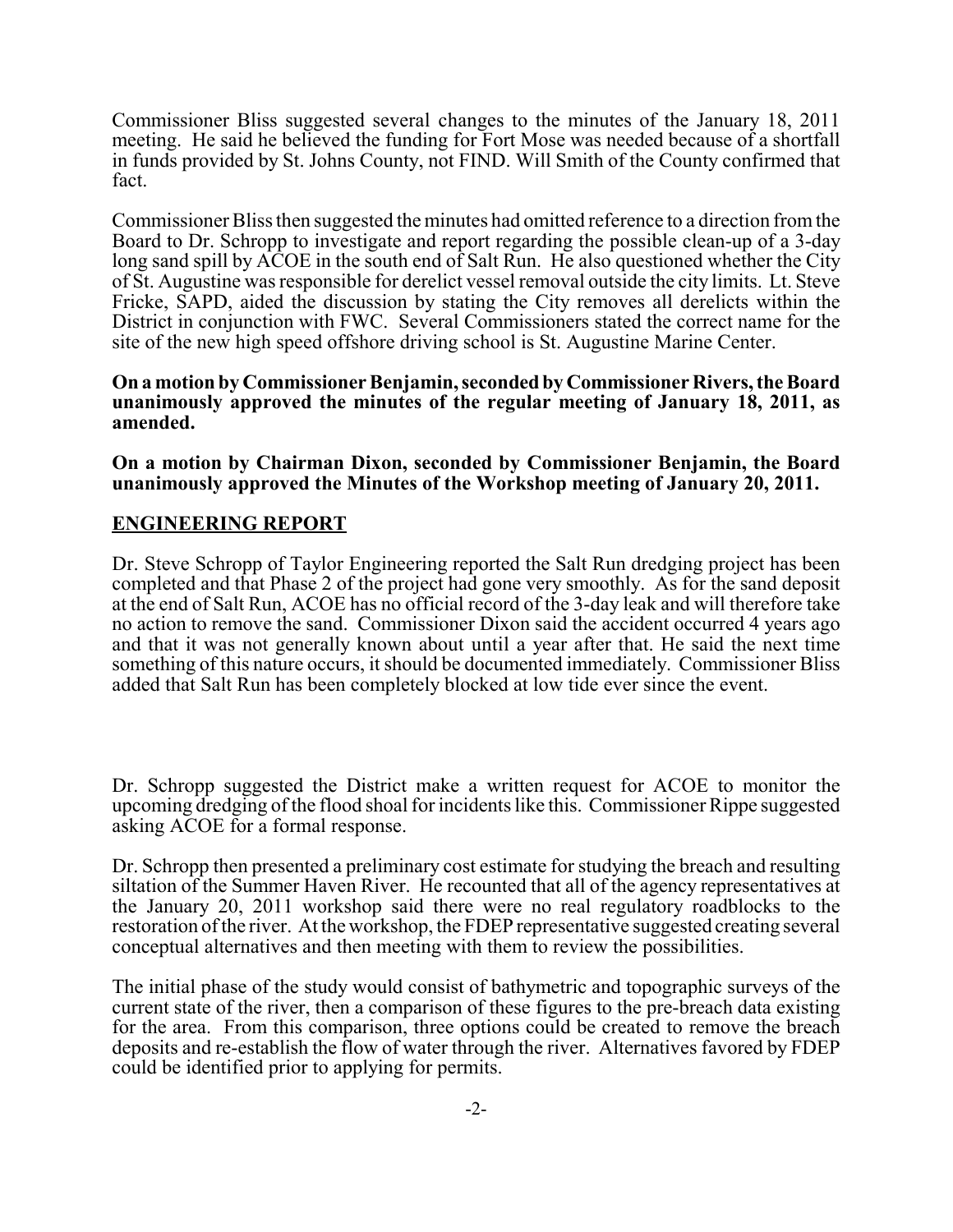The next phase would likely consist of core bores to obtain more detailed geotechnical data and assess natural resources. A preliminary project design would assume the material removed from the river could be returned to the breach. Cost estimates would then be possible as technical issues were assessed and identified. A question arose at this time as to what agency should lead the effort. Chairman Dixon said he believed the St. Johns County Board of County Commissioners should be the lead agency. The third phase would consist of the actual permit application process and the final phase would be the design and construction.

In response to a question by Commissioner Benjamin, Dr. Schropp said it may be possible to obtain a permit which would allow an immediate repair in the event of a future breach and that he would investigate and report at the next meeting.

Commissioner Rippe asked whether Taylor Engineering was asking for \$37,279 for Phase One of the plan and Dr. Schropp confirmed that amount. Commissioner Rippe said that was ten percent of the District's income for the year and asked whether FIND might offer assistance with the cost. Commissioner Benjamin said it was not a lot of money to study a problem of this magnitude and that there were probably funds available from the community. Commissioner Dixon said FIND will only spend money on the ICW and that the District could apply for a 50/50 FIND grant after Phase I, but that neither the County nor ACOE were likely to contribute.

Dr. Schropp further explained that gathering pre-breach information from other agencies, completing the new surveys and comparing the information with both the Board and FDEP would require about 60 days, making Phase One 4 months in duration. Dr. Schropp suggested a commissioner should be designated to work with FIND and the County to assure eligibility. Chairman Dixon volunteered to do this.

Commissioner Bliss suggested the Board consider seeking bids from other firms like Taylor Engineering to assure the District does not overpay for engineering services. Dr. Schropp responded that Florida law requires public agencies to choose engineering consultants based on qualifications, only, not on price. Attorney Bedsole added that the District would need to issue a request for proposals if it sought competitive bids, and that the process would take several weeks, at least.

**On a motion by Commissioner Benjamin, seconded by Commissioner Rivers, the Board unanimously approved the expenditure of \$37,279 to Taylor Engineering for Phase I of the Summer Haven River restoration project.**

### **OLD BUSINESS**

A. Fort Mose Project.

Commissioner Benjamin asked Will Smith whether Fort Mose was set to be closed by the State Park Service. Mr. Smith replied that the County owns the land, not the State, and that the State has only one part-time employee to operate the park. If the State withdraws that employee, the County will take over operation of the site. Assistant Secretary-Treasurer,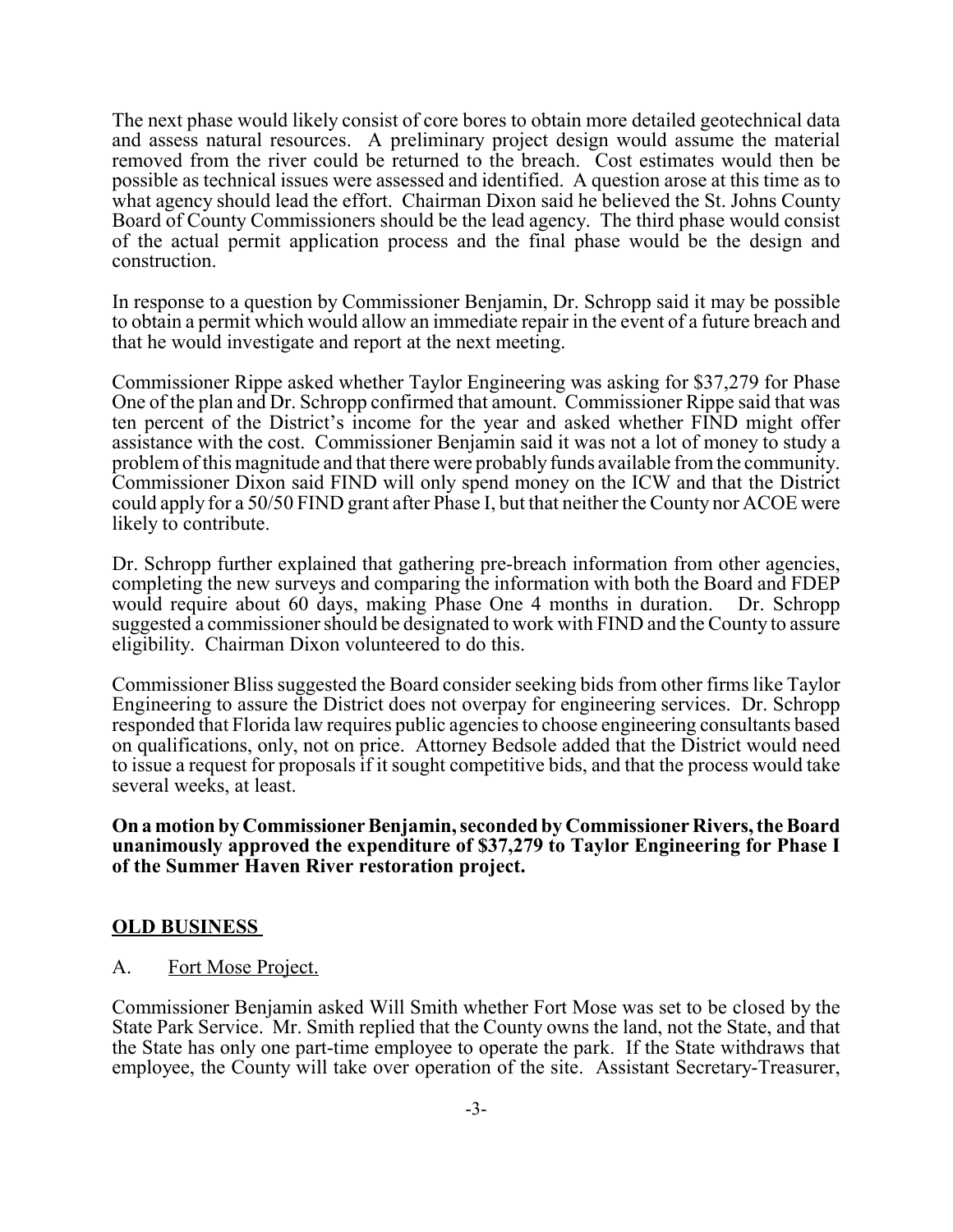Elyse Kemper then delivered to Mr. Smith a check from the District for \$24,000 for completion of the kayak dock.

Mr. Smith then discussed the progress of the Vilano floating dock. The design phase is complete and they are ready to apply for a grant. He gave commissioners a proposal for completing the dock which had a price of \$309,000 and explained the District's contribution would need to be one-half of the total if a FIND grant were obtained.

Vivian Browning of the North Shores Improvement Association said theirs is the lead agency on the Vilano dock. She said the dock would be a huge asset to the community as it could draw tourists and boaters to Vilano Beach. She said they hope to have the dock completed by February 2012 when Publix opens.

A consensus of commissioners expressed support for the project but no vote was taken to commit District funds.

### **NEW BUSINESS**

#### A. Change in Mission Statement.

Commissioner Rivers opened discussions by expressing his support for the Mission Statement drafted by Ken Krauter and presented at the January 20, 2011 strategic planning workshop. Commissioner Benjamin said he had reservations about the proposed statement because it appeared excessively focused on economics. Mr. Krauter said the District's mission encompassed many activities such as recreation, boating, fishing, marine interests, government agencies, and taxpayers.

#### **Commissioner Rivers moved to adopt the Mission Statement and Chairman Dixon seconded the motion for discussion purposes. The motion was withdrawn after discussion.**

Commissioner Bliss suggested Mr. Krauter revise the Statement and bring it back to the Board. Commissioner Rivers said the statement should provide guidance to the Board. Mr. Krauter said the Mission Statement should guide the Board's activities in the future. Commissioner Dixon said the District was created to develop the port and the inlet and not to become an educational or recreational provider.

#### B. Other Workshop Items.

Commissioner Rippe said he is interested in the status of the District's real property holdings and that the property should be identified. He added that the District should consolidate and solidify its land titles to facilitate any potential uses of the land. Commissioner Dixon said no viable use exists for the parcels, whatever they are, because they are all wetlands. Mr. Krauter said he supports getting clear title to any District holdings. Attorney Bedsole agreed to update the Board on the District's real estate holdings at the next meeting.

On another workshop topic, Commissioner Rippe said he would like to see the Board create a documented set of policies and procedures for use by the Board and staff. Commissioner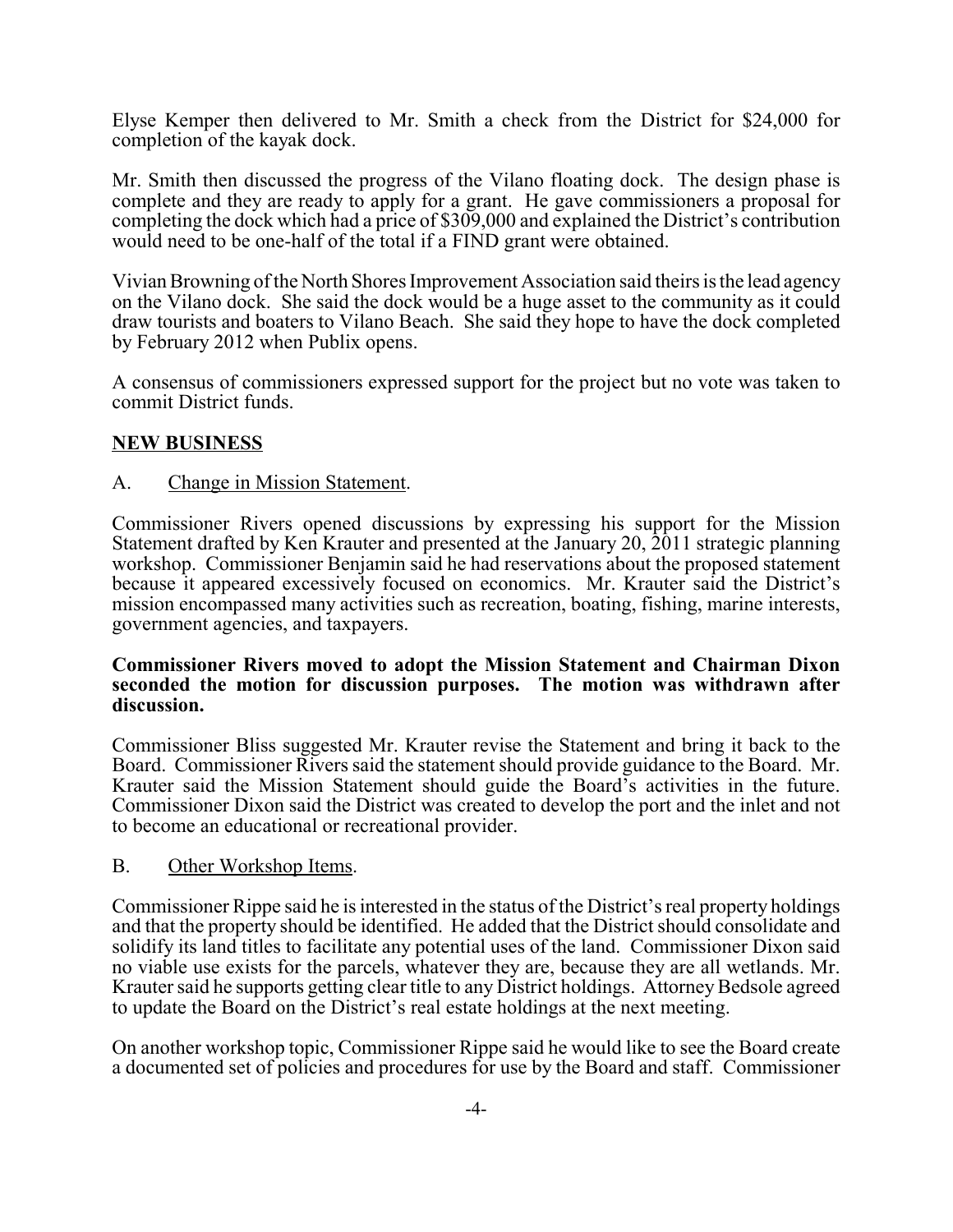Dixon said he objected to the suggestion because the District actually performs very few activities and its operation is simple. Mr. Krauter said written procedures for such things as derelict vessels would relieve the Board of having to consider the minute details of every action at each meeting and would promote strategic thinking.

Commissioner Bliss then suggested the District be expanded to cover all of St. Johns County. Commissioner Dixon said no Florida legislator would sponsor such a bill because it would mean an increase in taxes for most of the County's taxpayers.

### C. FASD Conference.

Commissioner Rivers said the Florida Association of Special Districts conference in June should be attended by a member of the Board. Commissioner Benjamin suggested the District should pay for any commissioner who wants to attend the conference.

#### **A motion made by Commissioner Bliss, seconded by Commissioner Benjamin, to amend the District's 2011 budget to provide up to \$600 for any commissioner to attend the FASD conference was passed by a vote of 4 to 1 with Chairman Dixon voting no.**

### D. Grady-Prather Reef - Amy Kennedy

Amy Kennedy appeared on behalf of the Flagler County Board of County Commissioners to request approval of an interlocal agreement donating \$20,000 of previously-approved District funds to Flagler County for the Grady-Prather artificial reef located 13.8 miles east southeast of Matanzas Inlet. She said the reef will receive up to one thousand tons of concrete bridge parts.

#### **A motion by Chairman Dixon, seconded by Commissioner Benjamin, to approve the agreement and the \$20,000 contribution to the reef effort was unanimously approved.**

### E. Boats Abandoned in Port Waters.

Commissioner Bliss talked about the possibility of handling derelict vessels in a more efficient, time and cost-effective manner by contracting directly with vessel owners and salvagers to remove derelicts and at-risk vessels before they become eyesores. He suggested a certain hulk lying north of the Vilano Bridge could have been easily removed it had been attended to quickly. Now, the vessel has fallen apart and no salvager will remove it.

Lt. Steve Zukowsky, FWC, said he has directed his derelict vessel officer to take over removal of the vessel mentioned by Commissioner Bliss. He said vessel removal is simplified if all of its identifying numbers have been removed.

#### **Commissioner Bliss moved to have the District spend up to \$3,500.00 to remove the vessel if FWC finds no identifying numbers. Commissioner Rivers seconded the motion and it was defeated by a vote of 5-0.**

Commissioner Dixon and Commissioner Benjamin both said the District should not be directly involved in the removal of derelict vessels because of the complicated legal situation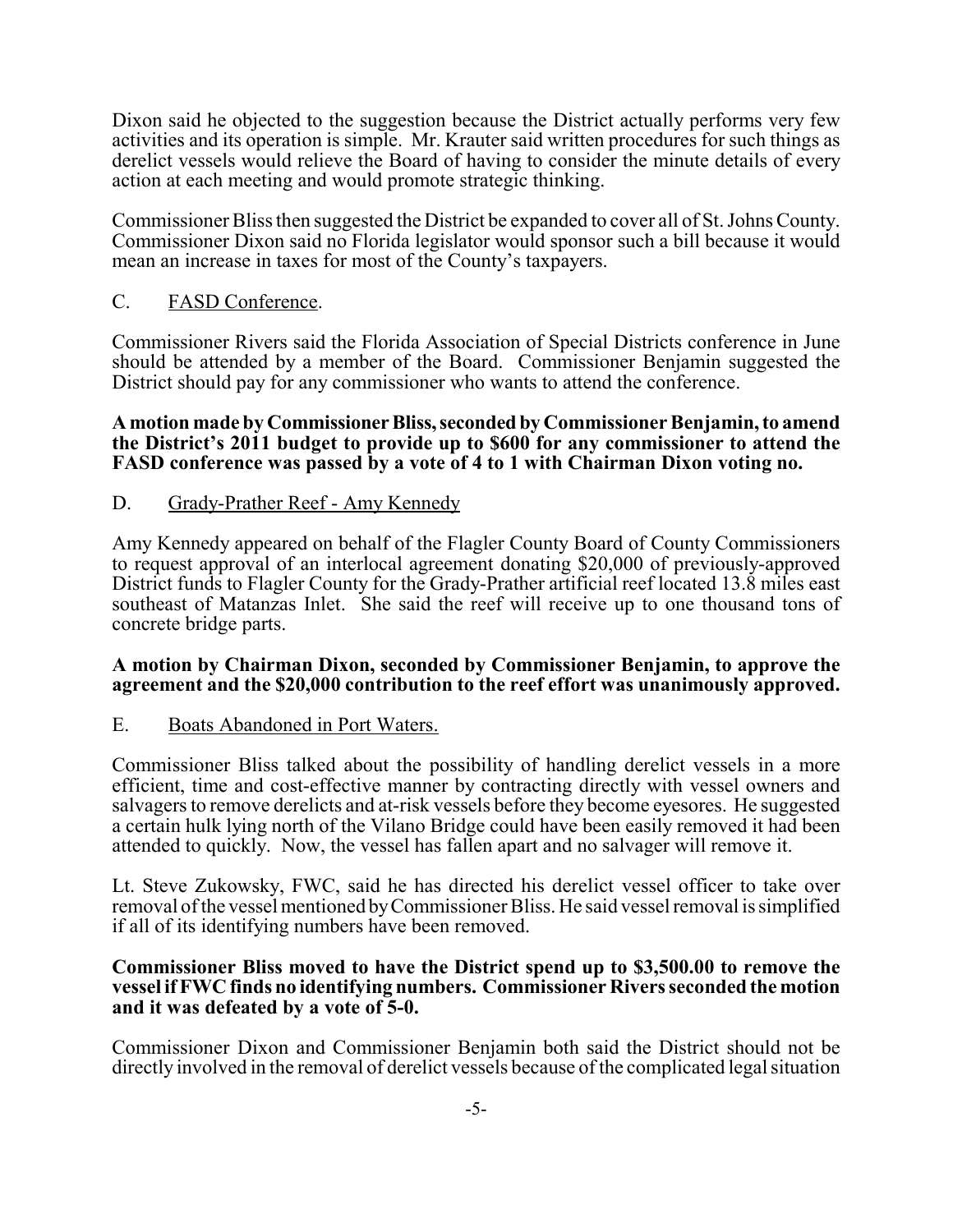surrounding retrieval of such property.

Lt. Fricke, SAPD, said the City of St. Augustine has no jurisdiction to remove derelict vessels until requested to do so by a law enforcement agency. He said there are now three derelict vessels in County waters outside the District and that they must obtain grants from other agencies such as FIND for removal. Chairman Dixon said the Sheriff's Office should take responsibility for the removal of vessels outside District boundaries.

Commissioner Bliss said this particular vessel has been on the bank since November, 2010 and that he hopes the entire process can be sped up. Jim Piggott, City of St. Augustine, added that floating derelicts can be towed by a pre-selected contractor, but that sunken derelicts are always subject to bidding because of the expense.

Lt. Zukowsky explained that every derelict and at-risk vessel in the County will now be added to FWC's database for use by all agencies. In response to questioning by Commissioner Rippe, Lt. Zukowsky added that FDEP is not involved because their jurisdiction over all vessels was delegated to FWC when the agencies were reorganized in 1999. All marine-related violation issues are now within FWC jurisdiction.

Mr. Krauter suggested this would be a good issue to begin drafting a procedural manual for the District because of the time spent by the Board on the subject of derelict vessels. A consensus of commissioners agreed to have Mr. Krauter draft a set of procedures for derelict vessel issues and present the same to the Board for review.

# **PUBLIC COMMENT**

There were no comments from the public.

# **COMMENTS BY COMMISSIONERS**

Chairman Dixon discussed the fact the St. Augustine Lighthouse and Museum, Inc. has applied for trademark status for the phrase "Nation's Oldest Port". He said this would preclude any other person or organization from using this phrase as a brand or slogan and that he objected to that fact. He requested the District's attorney to evaluate the possibility of objecting to their application and report back to the Board.

Chairman Dixon then discussed whether the District should contribute to the navigation project planned by FIND this Summer. He said ACOE has not dredged the inlet because of the litigation over the erosion on North Beach, but that FIND will be at the inlet and adjacent ICW soon and the District could help clear the inlet by contributing one million dollars toward dredging the south tip of Porpoise Point. He said larger boats are now avoiding St. Augustine Inlet because of the heavy shoaling and that dredging would bring more business into the area. He also said spending down District reserves on the inlet is the Board's obligation as sponsors of the inlet. Depleting reserves is also a basis for expanding the tax base through enlarging the District's boundaries.